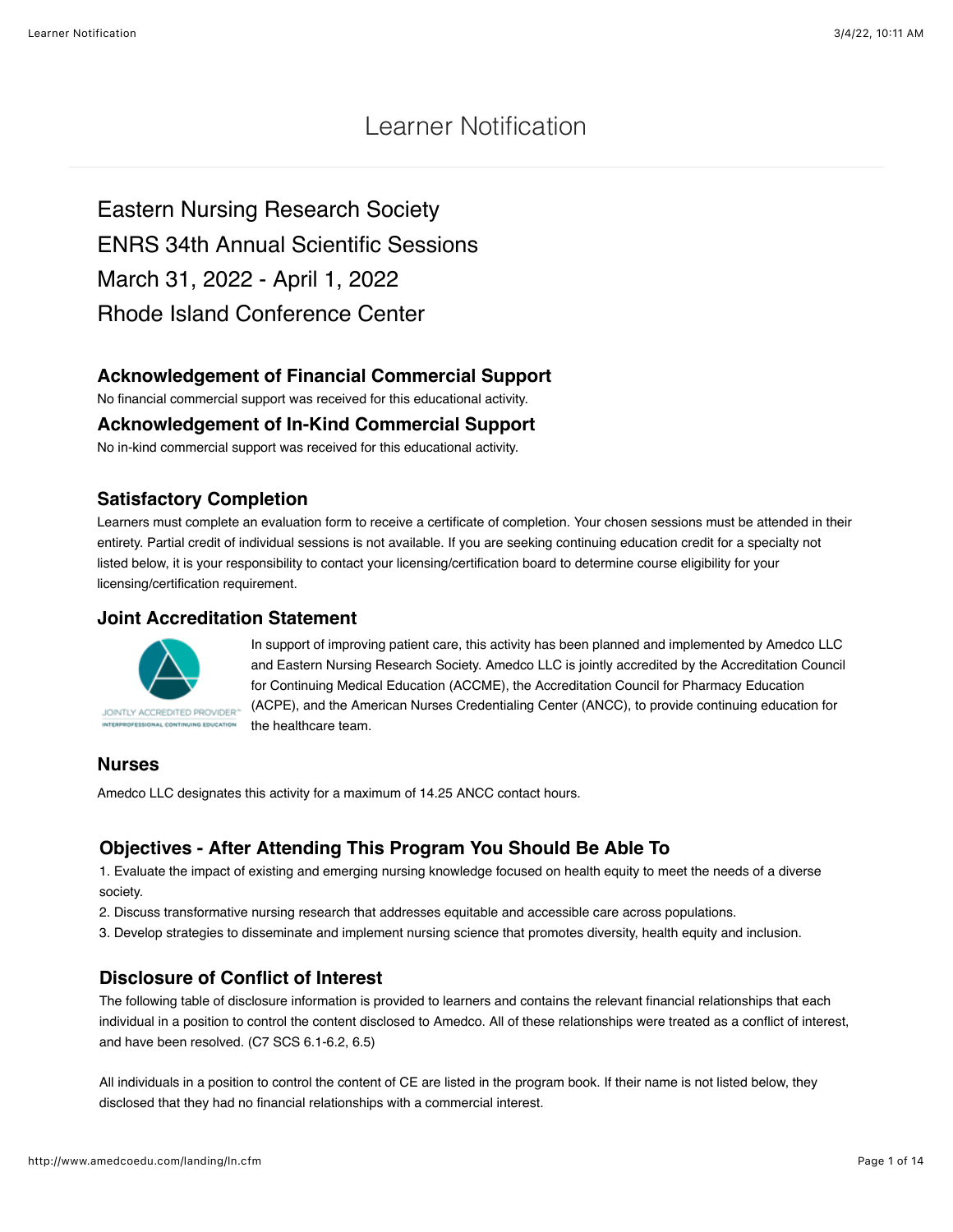| <b>Name</b>              | <b>Commercial Interest: Relationship</b>       |
|--------------------------|------------------------------------------------|
| SHERIF A OLANREWAJU      | <b>NA</b>                                      |
| Janet Abrahm             | UptoDate, Johns Hopkins University Press:Other |
| Hiba Abujaradeh          | <b>NA</b>                                      |
| Oluwamuyiwa Adebayo      | <b>NA</b>                                      |
| <b>Cherie Adkins</b>     | <b>NA</b>                                      |
| Linda Aiken              | <b>NA</b>                                      |
| Linda                    |                                                |
| Patience Ajoff-Foster    | <b>NA</b>                                      |
| Nouf Alanazi             | <b>NA</b>                                      |
| Karen Aldana             | <b>NA</b>                                      |
| Gregory L Alexander      | <b>NA</b>                                      |
| Karen Alexander          | <b>NA</b>                                      |
| Gabriela Almada Ackel    | <b>NA</b>                                      |
| Wjdan Almutairi          | <b>NA</b>                                      |
| Intima Alrimawi          | <b>NA</b>                                      |
| Eman Alshawish           | <b>NA</b>                                      |
| Rita Amoah               | <b>NA</b>                                      |
| Adriana Arcia            | <b>NA</b>                                      |
| rachel arendacs          | <b>NA</b>                                      |
| Subhash Aryal            | <b>NA</b>                                      |
| Rahshida Atkins          | <b>NA</b>                                      |
| <b>Robert Atkins</b>     | <b>NA</b>                                      |
| Samantha Auerbach        | <b>NA</b>                                      |
| Kelly Ayala              | <b>NA</b>                                      |
| Suzanne Bakken           | <b>NA</b>                                      |
| Susan Balamaci           | <b>NA</b>                                      |
| Leann Balcerzak          | <b>NA</b>                                      |
| Jeremy Balsbaugh         | <b>NA</b>                                      |
| David Banks              | <b>NA</b>                                      |
| Kate Barba               | <b>NA</b>                                      |
| Suzy Barcelos Winchester | <b>NA</b>                                      |
| <b>Hilary Barnes</b>     | <b>NA</b>                                      |
| Karen Barnett            | <b>NA</b>                                      |
| Christopher Barrick      | <b>NA</b>                                      |
| Janene Batten            | <b>NA</b>                                      |
| Rebecca Bausinger        | <b>NA</b>                                      |
| Cheryl Tatano Beck       | <b>NA</b>                                      |
| Joseph Belloir           | <b>NA</b>                                      |
| Elizabeth Benoit         | <b>NA</b>                                      |
| Patricia Berdon          | <b>NA</b>                                      |
| Jenny Bernard            | <b>NA</b>                                      |
| Jean Bernhardt           | <b>NA</b>                                      |
| Samantha Bernstein       | <b>NA</b>                                      |
| Stacia Birdsall          | <b>NA</b>                                      |
| Susan Birkhoff           | <b>NA</b>                                      |
| Saul Blecker             | <b>NA</b>                                      |
| Michelle Boakye          | <b>NA</b>                                      |
| Rhonda Board             | <b>NA</b>                                      |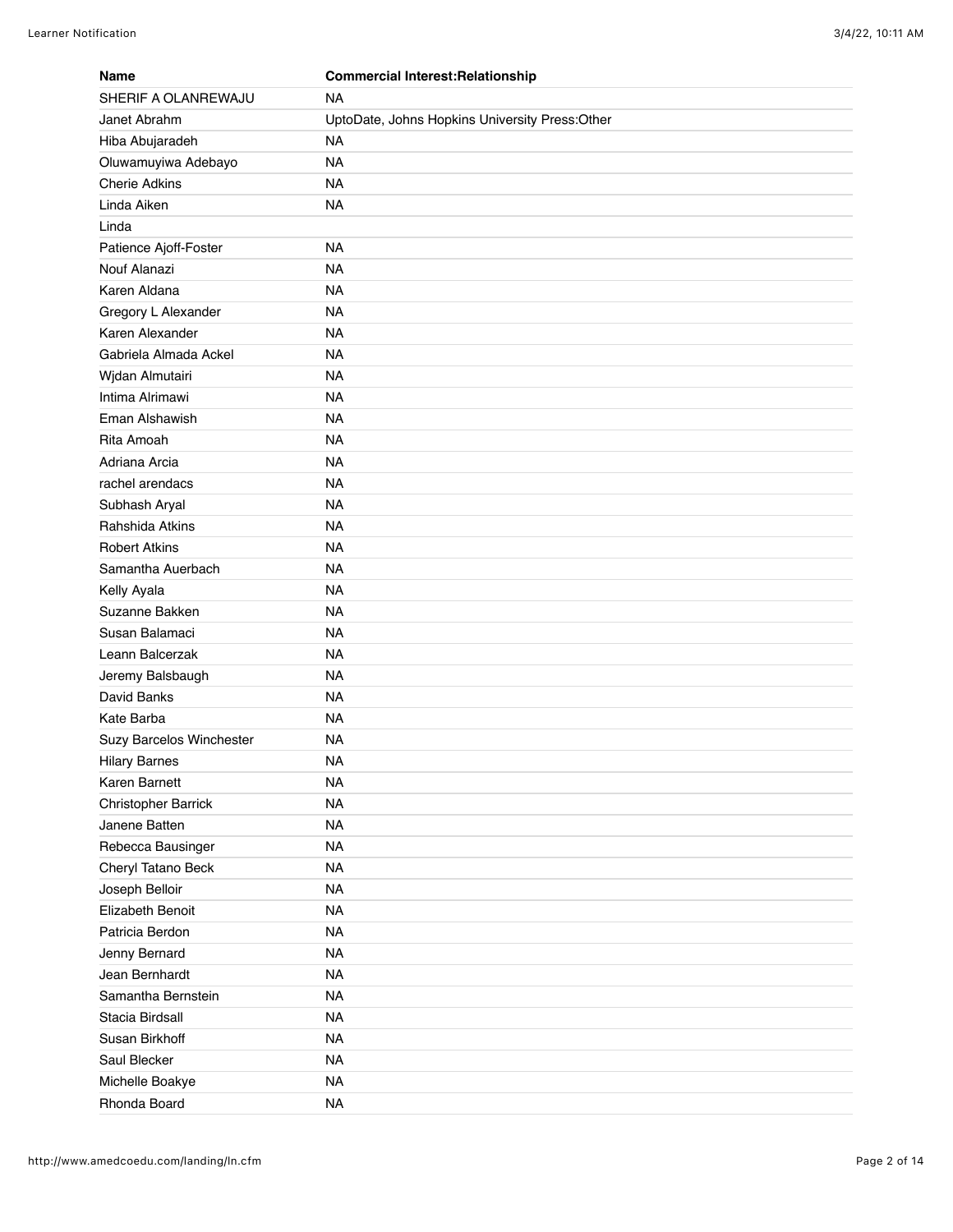| Melanie Bobry                  | NA                                                                                |
|--------------------------------|-----------------------------------------------------------------------------------|
| <b>Walter Bockting</b>         | <b>NA</b>                                                                         |
| <b>Marie Boltz</b>             | <b>NA</b>                                                                         |
| Jordon Bosse                   | <b>NA</b>                                                                         |
| Melissa Bourne                 | <b>NA</b>                                                                         |
| Kathryn Bowles                 | <b>NA</b>                                                                         |
| Gerri-lyn Boyden               | <b>NA</b>                                                                         |
| Semiha Bozkurt                 | <b>NA</b>                                                                         |
| Patricia Bradley               | <b>NA</b>                                                                         |
| Susan Brammer                  | <b>NA</b>                                                                         |
| Kristen Bransby                | <b>NA</b>                                                                         |
| <b>Toby Bressler</b>           | <b>NA</b>                                                                         |
| <b>Ben Brewer</b>              | <b>NA</b>                                                                         |
| Pamela Brewer                  | <b>NA</b>                                                                         |
| Carrie-Ellen Briere            | <b>NA</b>                                                                         |
| <b>Heather Brom</b>            | <b>NA</b>                                                                         |
| J Margo Brooks Carthon         | <b>NA</b>                                                                         |
| Gina Brown                     | <b>NA</b>                                                                         |
| Dewi Brown-DeVeaux             | <b>NA</b>                                                                         |
| Deborah Bruner                 | <b>NA</b>                                                                         |
| Jean-Marie Bruzzese            | <b>NA</b>                                                                         |
| Barbara Buchko                 | <b>NA</b>                                                                         |
| Sherry Burrell                 | <b>NA</b>                                                                         |
| Stacey Byam                    | <b>NA</b>                                                                         |
| <b>Billy Caceres</b>           | <b>NA</b>                                                                         |
| Rose Calixte                   | <b>NA</b>                                                                         |
| <b>Brynne Campbell</b>         | <b>NA</b>                                                                         |
| Colleen Canfield-Smith         | <b>NA</b>                                                                         |
| Mary Ann Cantrell              | <b>NA</b>                                                                         |
|                                | Mizuho - teaching re: OR table mat : Other                                        |
| Ginger Capasso                 | National Pressure Injury Advisory Panel: Scientific/Medical Advisory Board Member |
|                                |                                                                                   |
|                                | Murphy&Riley PC (legal):Consultant                                                |
| Mary Carey                     | <b>NA</b>                                                                         |
| <b>Rachel Carter</b>           | <b>NA</b>                                                                         |
| Sharon Casavant                | <b>NA</b>                                                                         |
| Sabrina Casucci                | <b>NA</b>                                                                         |
| Ken Catchpole                  | <b>BD:Consultant</b>                                                              |
| Carol Annne Celona             | <b>NA</b>                                                                         |
| Yu-Ping Chang                  | <b>NA</b>                                                                         |
| Ariana Chao                    | WW International, Inc:Research Grant Overall Principal Investigator               |
|                                | Eli Lilly and Company: Research Grant Site Principal Investigator                 |
| Ying-Yu Chao                   | <b>NA</b>                                                                         |
| Denise Charron-Prochownik      | <b>NA</b>                                                                         |
| Anna Chen                      | <b>NA</b>                                                                         |
| Chunfang Chen                  | <b>NA</b>                                                                         |
| Jie Chen                       | <b>NA</b>                                                                         |
| Julius Chen                    | <b>NA</b>                                                                         |
| Ming-Hui Chen                  | <b>NA</b>                                                                         |
| Tao Fen Cheng<br>Sung Eun Choi | <b>NA</b><br><b>NA</b>                                                            |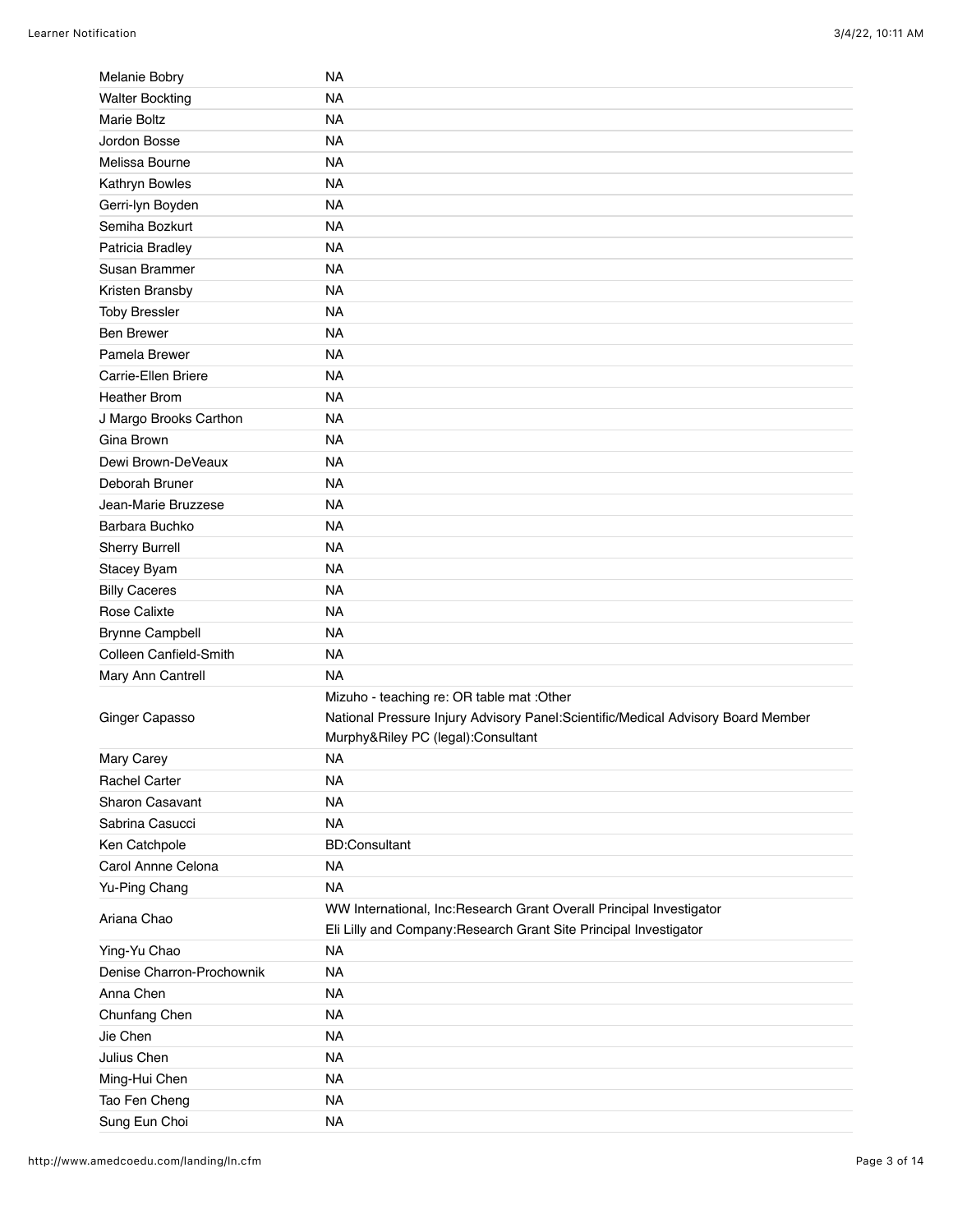| Yuri Choi               | <b>NA</b> |
|-------------------------|-----------|
| Kristen Clark           | <b>NA</b> |
| Maya Clark-Cutaia       | <b>NA</b> |
| Alexis Cohn             | <b>NA</b> |
| Rosemary Collier        | <b>NA</b> |
| Peggy Compton           | <b>NA</b> |
| Eileen Condon           | <b>NA</b> |
| Xiaomei Cong            | <b>NA</b> |
| Samantha Conley         | <b>NA</b> |
| Mary Cooley             | <b>NA</b> |
| Linda Copel             | <b>NA</b> |
| Helen Copenheaver       | <b>NA</b> |
| Denise Coppa            | <b>NA</b> |
| Makayla Cordoza         | <b>NA</b> |
| Kristin Corey Magan     | <b>NA</b> |
| Amanda Cornine          | <b>NA</b> |
| Samantha Cosme          | <b>NA</b> |
| Alexander Costello      | <b>NA</b> |
| Elizabeth Cotter        | <b>NA</b> |
| Teresa Cranston         | <b>NA</b> |
| Amy D'Agata             | <b>NA</b> |
| Karen D'Alonzo          | <b>NA</b> |
| Christine D'Annunzio    | <b>NA</b> |
| Aastha Dahal            | <b>NA</b> |
| Caroline Darlington     | <b>NA</b> |
| <b>Tammy Davino</b>     | <b>NA</b> |
| Pamela de Cordova       | <b>NA</b> |
| Krystyna de Jacq        | <b>NA</b> |
| Cristina de Rosa        | <b>NA</b> |
| Janet Deatrick          | <b>NA</b> |
| Martha Decesere         | <b>NA</b> |
| Christine DeForge       | <b>NA</b> |
| Danielle DeGonge        | <b>NA</b> |
| Michelle DeLayo         | <b>NA</b> |
| Carol Della Ratta       | <b>NA</b> |
| Cheryl Dellasega        | <b>NA</b> |
| Dr Denieffe             | <b>NA</b> |
| Dr Margaret Denny       | <b>NA</b> |
| Logan DeSanto           | <b>NA</b> |
| Susan DeSanto-Madeya    | <b>NA</b> |
| Melissa Desroches       | <b>NA</b> |
| Jessica Devido          | <b>NA</b> |
| <b>Christine Devine</b> | <b>NA</b> |
| Casey DiCampli          | <b>NA</b> |
| <b>Andrew Dick</b>      | <b>NA</b> |
| Suzanne Dickerson       | <b>NA</b> |
| Kirsten Dickins         | <b>NA</b> |
| Shayleigh Dickson       | <b>NA</b> |
| Mary Dietrich           | <b>NA</b> |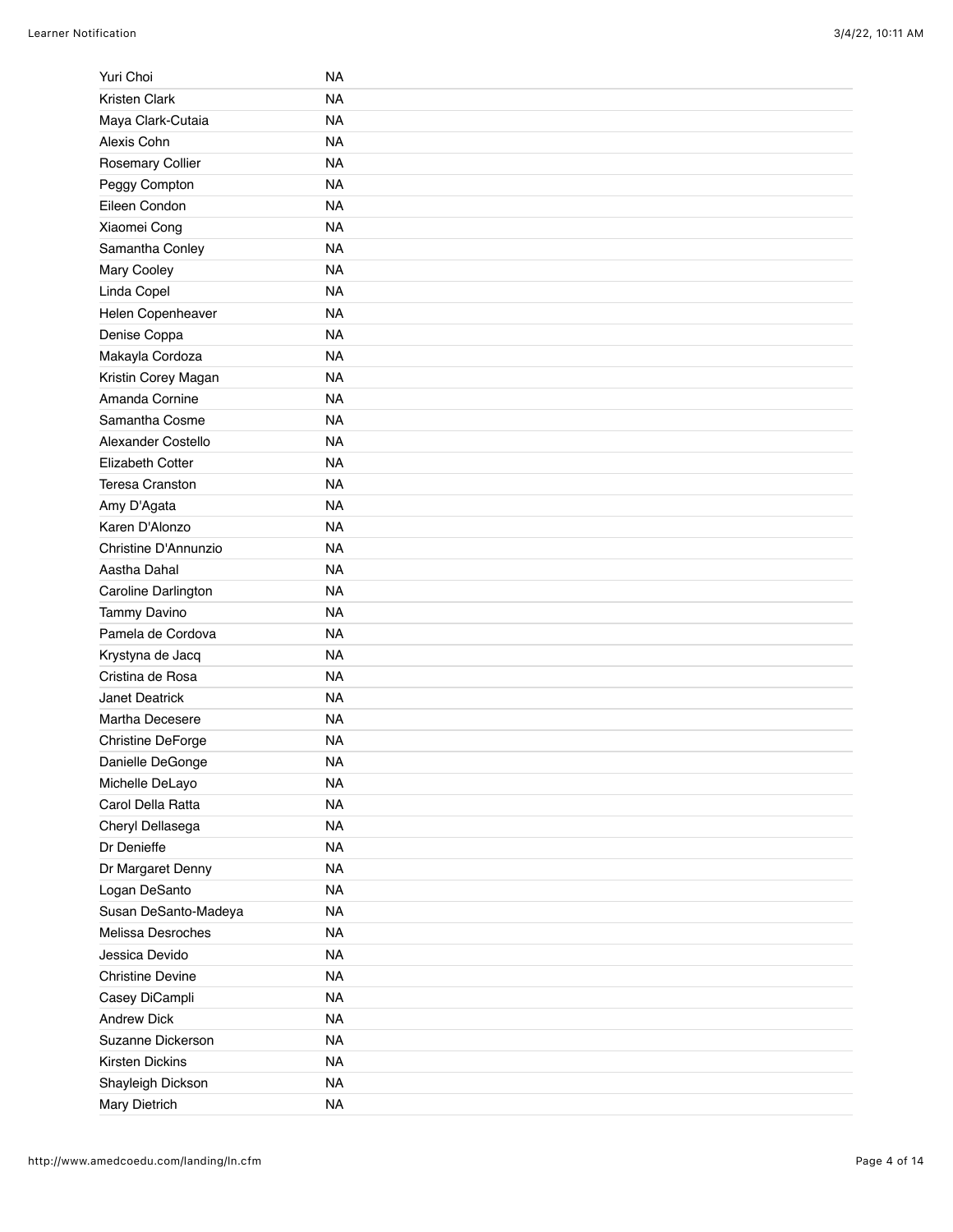| Rachel DiFazio            | NA                |
|---------------------------|-------------------|
| Gabriella DiMuro          | <b>NA</b>         |
| Kimberly Dion             | <b>NA</b>         |
| Marianne Ditomassi        | <b>NA</b>         |
| Diane DiTomasso           | <b>NA</b>         |
| William Doan              | <b>NA</b>         |
| Margaret Doerzbacher      | <b>NA</b>         |
| Mary Ellen Doherty        | <b>NA</b>         |
| Heidi Donovan             | <b>NA</b>         |
| Kylie Dougherty           | <b>NA</b>         |
| Elizabeth Dowdell         | <b>NA</b>         |
| Jessica Draughon Moret    | <b>NA</b>         |
| Donna Driscoll            | <b>NA</b>         |
| Lisa Duffy                | <b>NA</b>         |
| Marguerite Dunham         | <b>NA</b>         |
| Kimberly Dunker           | <b>NA</b>         |
| <b>Hayley Dunnack</b>     | <b>NA</b>         |
| Sienna Durbin             | <b>NA</b>         |
| Jennifer Durning          | <b>NA</b>         |
| <b>Dillon Dzikowicz</b>   | <b>NA</b>         |
| Christine D'Annunzio      | <b>NA</b>         |
| Maggie Eaton              | <b>NA</b>         |
| Ijeoma Eche               | <b>NA</b>         |
| Patricia Eckardt          | <b>NA</b>         |
| Lauren Eddy               | <b>NA</b>         |
| Gretchen Edstrom          | <b>NA</b>         |
| Chase Eisenberg           | <b>NA</b>         |
| Majeda El-Banna           | <b>NA</b>         |
| Shira Ellenbogen          | <b>NA</b>         |
| Joy Elwell                | <b>NA</b>         |
| Leah Estrada              | <b>NA</b>         |
| Lili Evans                | <b>NA</b>         |
| <b>Michael Evans</b>      | <b>NA</b>         |
| Heidi Fantasia            | <b>NA</b>         |
| Asefeh Faraz Covelli      | <b>NA</b>         |
| Sarah Febres-Cordero      | <b>NA</b>         |
| Sarah Febres-Cordero      | <b>NA</b>         |
| Shelli Feder              | <b>NA</b>         |
| Veronica Feeg             | <b>NA</b>         |
| Jennifer Felger           | Otsaka:Consultant |
| <b>Christopher Felice</b> | <b>NA</b>         |
| Shayna Feuer              | <b>NA</b>         |
| Mary Fischer              | <b>NA</b>         |
| Karen Fitzgerald          | <b>NA</b>         |
| Serena Flaherty           | <b>NA</b>         |
| Marie Flannery            | <b>NA</b>         |
| Anna Fletcher             | <b>NA</b>         |
| Jason Fletcher            | <b>NA</b>         |
| Kimberlee Flike           | <b>NA</b>         |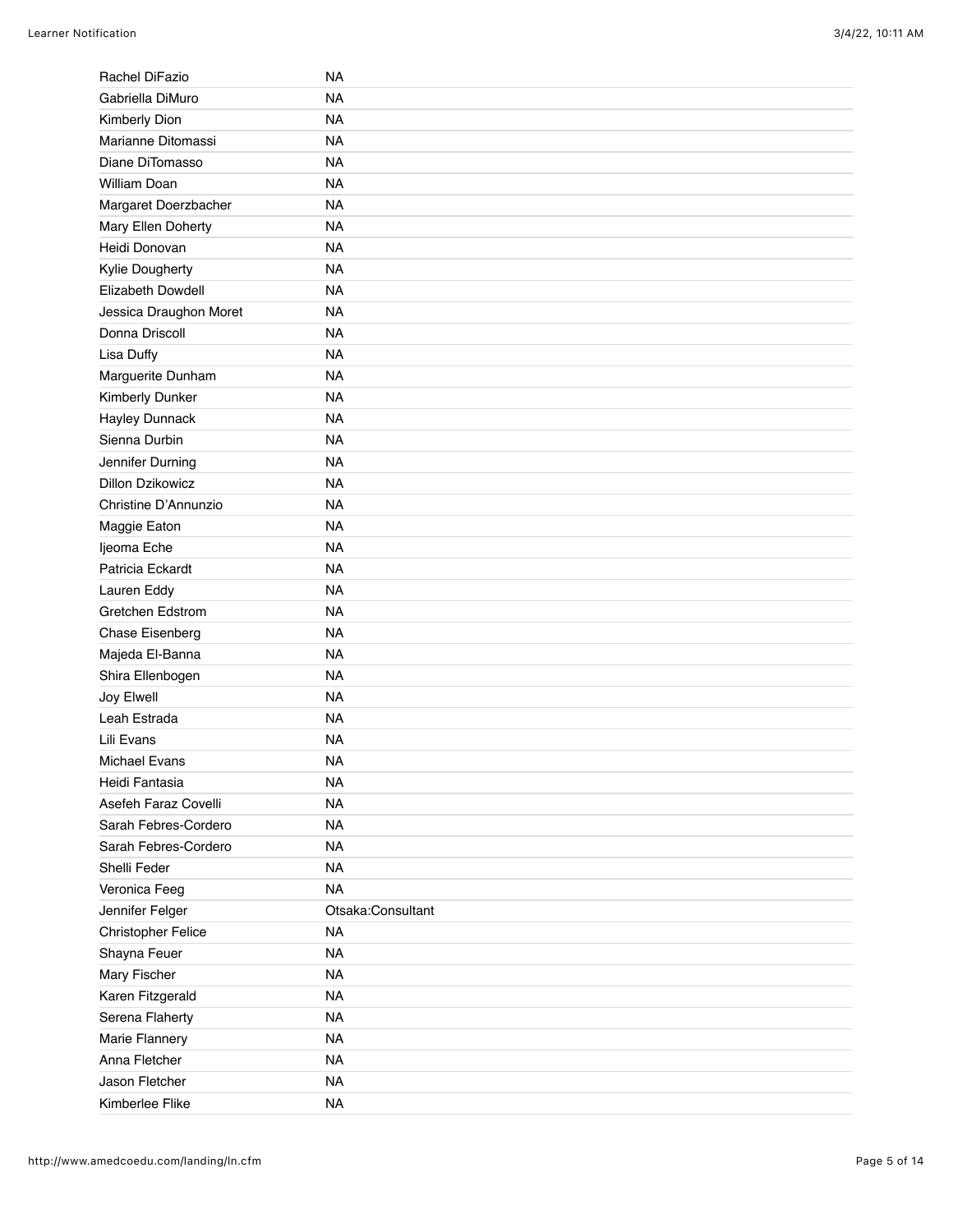| Jennifer Fonda           | NA                                                         |
|--------------------------|------------------------------------------------------------|
| <b>Catherine Fortier</b> | <b>NA</b>                                                  |
| DeeDee Foster            | <b>NA</b>                                                  |
| Janice Foust             | <b>NA</b>                                                  |
| Cira Fraser              | <b>NA</b>                                                  |
| Kenneth Freedland        | <b>NA</b>                                                  |
| Rachel French            | <b>NA</b>                                                  |
| Stephan Gaehde           | <b>NA</b>                                                  |
| Gale Gage                | <b>NA</b>                                                  |
| wendi gallagher          | <b>NA</b>                                                  |
| Kathleen Gambino         | <b>NA</b>                                                  |
| Marcia Gardner           | <b>NA</b>                                                  |
| Patrik Garren            | <b>NA</b>                                                  |
| Peris Gatiba             | <b>NA</b>                                                  |
| Marcie Gawel             | <b>NA</b>                                                  |
| Pamela A. Geller         | <b>NA</b>                                                  |
| Annie George             | <b>NA</b>                                                  |
| Grace George             | <b>NA</b>                                                  |
|                          | AstraZeneca, Genentech, Teva, sanofi regeneron :Consultant |
| Maureen George           | AstraZeneca, Genentech : Speakers Bureau                   |
| Lauren Gerchow           | Anthem, Siemens: Stock Shareholder                         |
| David Geyer              | <b>NA</b>                                                  |
| Lauren Ghazal            | <b>NA</b>                                                  |
| Nicholas Giordano        | <b>NA</b>                                                  |
| Karen Gittings           | <b>NA</b>                                                  |
| Amy Glasofer             | <b>NA</b>                                                  |
| Amy Goh                  | <b>NA</b>                                                  |
| Jessica Goldberg         | <b>NA</b>                                                  |
| Lloyd Goldsamt           | <b>NA</b>                                                  |
| Maurade Gormley          | <b>NA</b>                                                  |
| Jean Marie Gouveia       | <b>NA</b>                                                  |
| Irina Grafova            | <b>NA</b>                                                  |
| Maree Grande             | <b>NA</b>                                                  |
| Martha Greenberg         | <b>NA</b>                                                  |
| Sherry Greenberg         | <b>NA</b>                                                  |
| Victoria Greenough       | <b>NA</b>                                                  |
| Margaret Grey            | <b>NA</b>                                                  |
| Fangyi gu                | <b>NA</b>                                                  |
| Sophia Guiliano          | <b>NA</b>                                                  |
| Genevieve Guillaume      | <b>NA</b>                                                  |
| Marya Gwadz              | <b>NA</b>                                                  |
| Adwoa Gyamfi             | <b>NA</b>                                                  |
| rosemary haas            | <b>NA</b>                                                  |
| Abbygale Hackenberger    | <b>NA</b>                                                  |
| Barbara Halpenny         | <b>NA</b>                                                  |
| Nalo Hamilton            | <b>NA</b>                                                  |
| Caitlin Hanrahan         | <b>NA</b>                                                  |
| Jordan Harrison          | <b>NA</b>                                                  |
| Christa Hartch           | <b>NA</b>                                                  |
|                          |                                                            |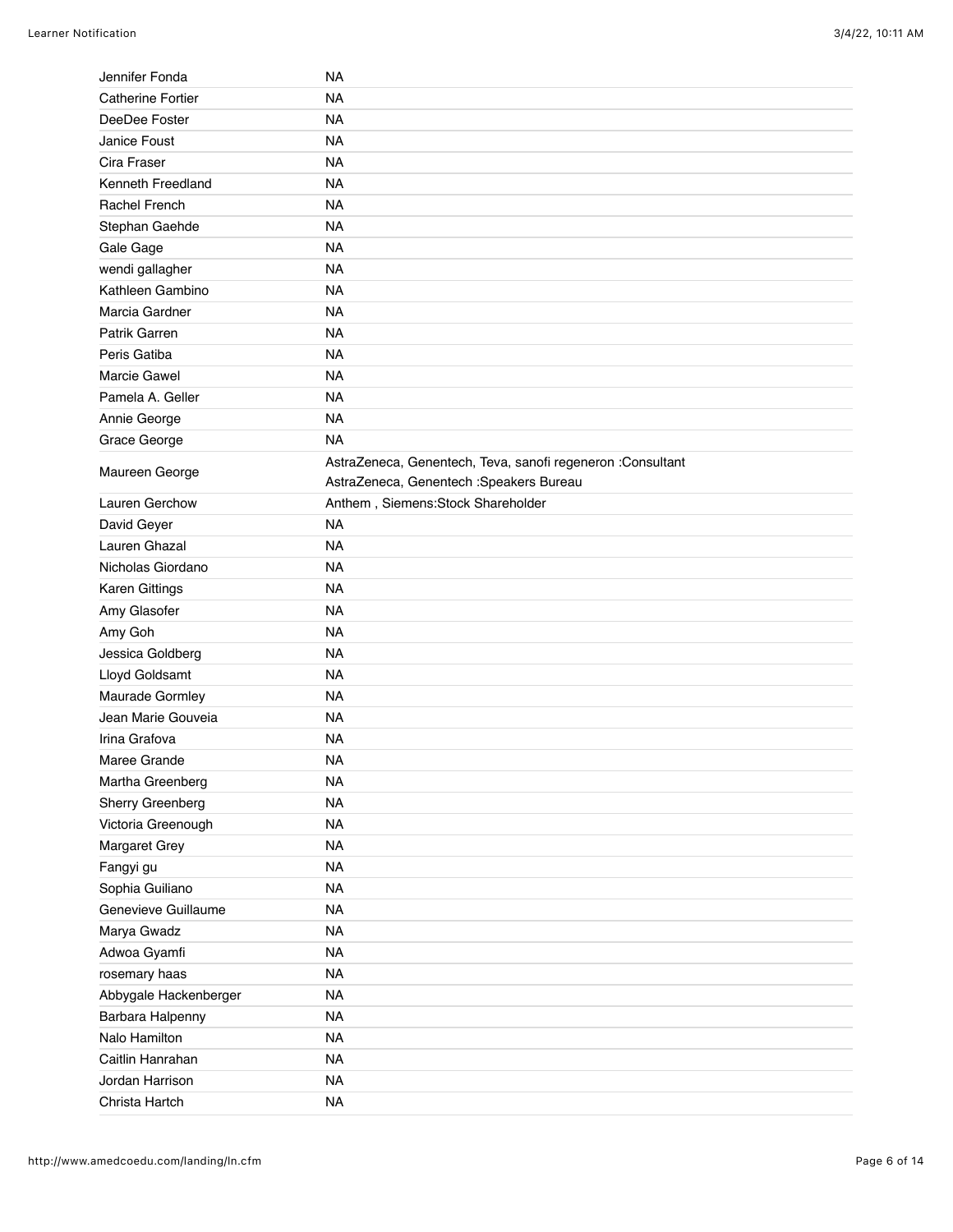| Elizabeth Hathaway        | <b>NA</b> |
|---------------------------|-----------|
| Donna Havens              | <b>NA</b> |
| <b>Emily Haynes</b>       | <b>NA</b> |
| <b>Emily Haynes</b>       | <b>NA</b> |
| Megan Healy               | <b>NA</b> |
| Mary Kate Hegarty         | <b>NA</b> |
| Wendy Henderson           | <b>NA</b> |
| Amy Hequembourg           | <b>NA</b> |
| Janette Herbers           | <b>NA</b> |
| Demi Hernandez            | <b>NA</b> |
| Mary Ann Heverly          | <b>NA</b> |
| Katherine Hinderer        | <b>NA</b> |
| Sandy Ho                  | <b>NA</b> |
| Sandy Ho                  | <b>NA</b> |
| Nancy Hodgson             | <b>NA</b> |
| <b>Emily Holland</b>      | <b>NA</b> |
| Margaret Holland          | <b>NA</b> |
| Lisa Holle                | <b>NA</b> |
| Ashleigh Holmes           | <b>NA</b> |
| Chi-Chen Hong             | <b>NA</b> |
| Katie Hooven              | <b>NA</b> |
| Alaina Howell             | <b>NA</b> |
| Alex Hoyt                 | <b>NA</b> |
| Austen Hrynda             | <b>NA</b> |
| Nicole Hsu                | <b>NA</b> |
| Shuyuan Huang             | <b>NA</b> |
| Tonda Hughes              | <b>NA</b> |
| Alexis Humberson          | <b>NA</b> |
| Judith Hupcey             | <b>NA</b> |
| Youri Hwang               | <b>NA</b> |
| lisa lannacci-Manasia     | <b>NA</b> |
| Joanne lennaco            | <b>NA</b> |
| Stacey lobst              | <b>NA</b> |
| Tiny Jaarsma              | <b>NA</b> |
| Kasey Jackman             | <b>NA</b> |
| Brianna Jackson           | <b>NA</b> |
| Rosario Jaime-Lara        | <b>NA</b> |
| Annette Jakubisin Konicki | <b>NA</b> |
| Tami Jakubowski           | <b>NA</b> |
| Beth Jameson              | <b>NA</b> |
| Sangchoon Jeon            | <b>NA</b> |
| Xiaopeng Ji               | <b>NA</b> |
| Andrew Johnson            | <b>NA</b> |
| Stephen B. Johnson        | <b>NA</b> |
| Jacqueline Johnston       | <b>NA</b> |
| Dorothy Jones             | <b>NA</b> |
| Katie Jones               | <b>NA</b> |
| Mercy Joseph              | <b>NA</b> |
| Daryl Angela Jucar        | <b>NA</b> |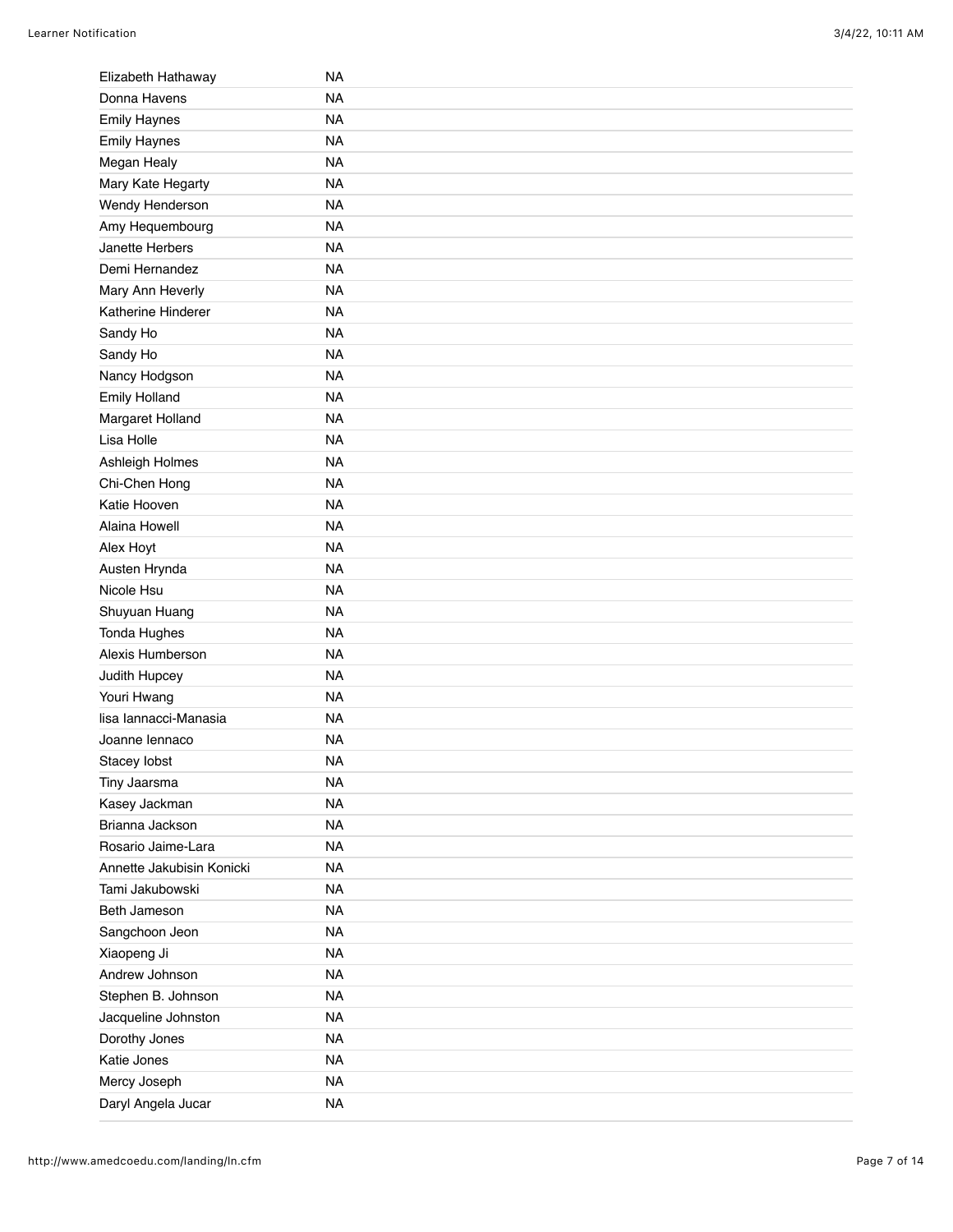| Horowitz June               | <b>NA</b>                                          |
|-----------------------------|----------------------------------------------------|
| Corrine Jurgens             | <b>NA</b>                                          |
| Sefcik Justine              | <b>NA</b>                                          |
| Olga Kagan                  | <b>NA</b>                                          |
| Janusz Kaleta               | <b>NA</b>                                          |
| Pamela Kallmerten           | <b>NA</b>                                          |
| Mary Louise Kanaskie        | <b>NA</b>                                          |
| Jung A (Chloe) Kang         | <b>NA</b>                                          |
| Connie Kartoz               | Consultant:Consultant                              |
| Johanna Kasidi              | <b>NA</b>                                          |
| Lauren Katz                 | <b>NA</b>                                          |
| Peter Kaufmann              | <b>NA</b>                                          |
| Joan Kearney                | <b>NA</b>                                          |
| Teresa Kelechi              | <b>NA</b>                                          |
| Michelle Kelly              | <b>NA</b>                                          |
| Amy Kendrick                | <b>NA</b>                                          |
| Erin Kennedy                | Future employee of Boston Consulting Group:Other   |
| Karen Kesten                | <b>NA</b>                                          |
| Bohdan Khromenko            | <b>NA</b>                                          |
| Do Kyung Kim                | <b>NA</b>                                          |
| Harry Kim                   | <b>NA</b>                                          |
| Barbara Kitchener           | <b>NA</b>                                          |
| Lisa Kitko                  | <b>NA</b>                                          |
| M. Tish Knobf               | <b>NA</b>                                          |
|                             |                                                    |
| Tanvi Kongara               | <b>NA</b>                                          |
| Samantha Korbey             | <b>NA</b>                                          |
| Ainat Koren                 | <b>NA</b>                                          |
|                             | SONSIEL:SONSIEL FIEL                               |
| Rebecca Koszalinski         | J&J:Quickfire challenge judge and Hackathon mentor |
| Supakorn Kueakomoldej       | <b>NA</b>                                          |
| Aliya Kuerban               | <b>NA</b>                                          |
| Kristine Kulage             | <b>NA</b>                                          |
| Barbara Laganiere           | <b>NA</b>                                          |
| Jacqueline LaManna          | <b>NA</b>                                          |
| MaryEllen LaSala            | <b>NA</b>                                          |
| Karen Lasater               | <b>NA</b>                                          |
| Eleanor Latz                | <b>NA</b>                                          |
| Patricia Lavin              | <b>NA</b>                                          |
| Christopher Lee             | <b>NA</b>                                          |
| Jungeun Lee                 | <b>NA</b>                                          |
| Kristen Legor               | <b>NA</b>                                          |
| Sarah Leonard               | <b>NA</b>                                          |
| Suzanne Leveille            | <b>NA</b>                                          |
| Samantha Levy               | <b>NA</b>                                          |
| Laura Lewis                 | <b>NA</b>                                          |
| Nellie Lewis Mchenga        | <b>NA</b>                                          |
| Chen Li                     | <b>NA</b>                                          |
| Chin-Shang Li<br>Hongfei Li | <b>NA</b><br><b>NA</b>                             |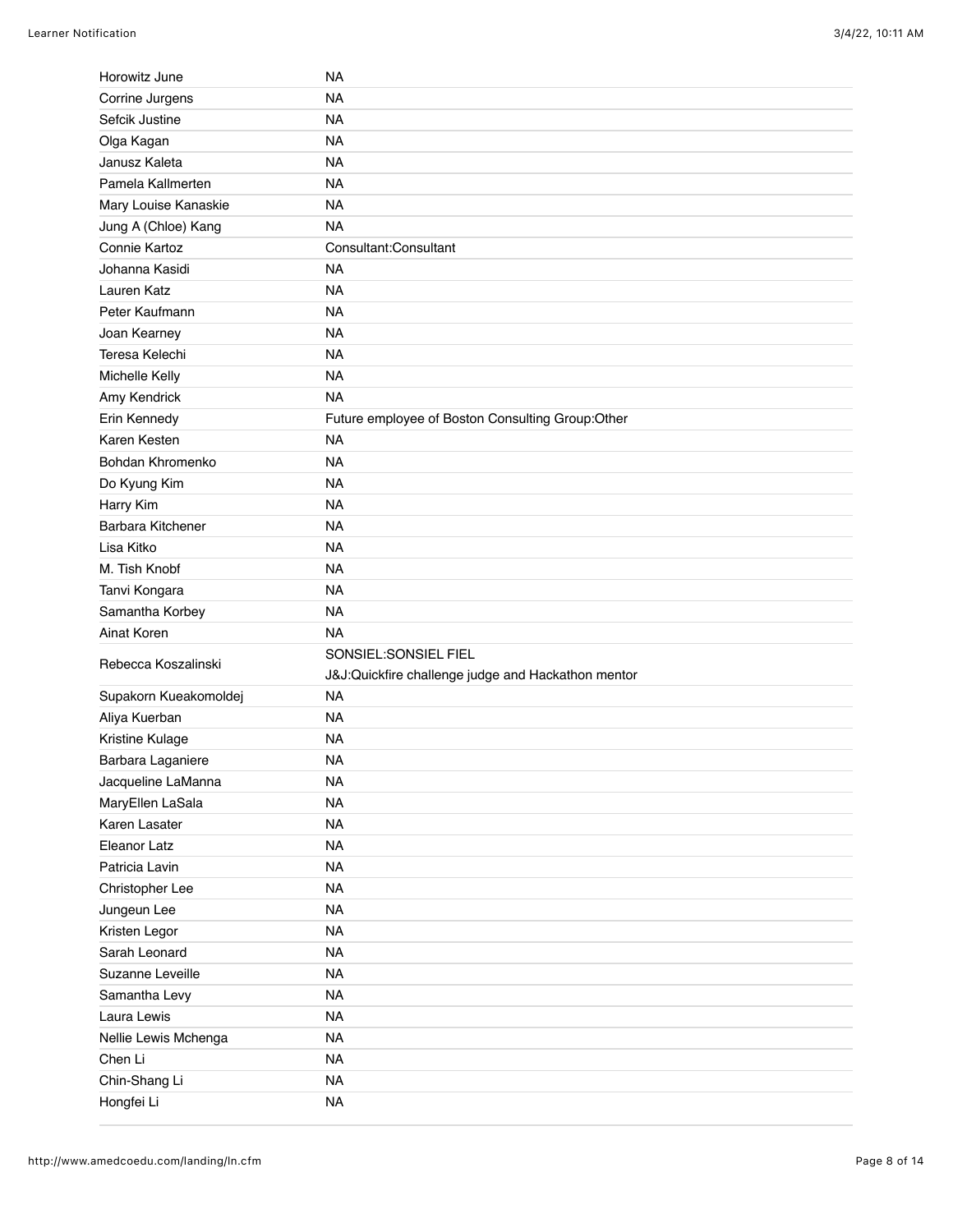| Yo-Jen Liao               | NA                               |
|---------------------------|----------------------------------|
| Vicky Lin                 | <b>NA</b>                        |
| <b>Bridget Linehan</b>    | <b>NA</b>                        |
| Joshual LittleJohn        | <b>NA</b>                        |
| jianfang Liu              | <b>NA</b>                        |
| David Lobach              | <b>NA</b>                        |
| Susan Loeb                | <b>NA</b>                        |
| Jenna LoGiudice           | <b>NA</b>                        |
| Sara Looby                | <b>NA</b>                        |
| Rebecca Lorenz            | <b>NA</b>                        |
| Rebecca Lorenz            | <b>NA</b>                        |
| Sarah Loschiavo           | <b>NA</b>                        |
| Patricia Louis            | <b>NA</b>                        |
| Carol Lucas               | <b>NA</b>                        |
| <b>Ruth Lucas</b>         | <b>NA</b>                        |
| Debra Lundquist           | <b>NA</b>                        |
| Theresa Lundy             | <b>NA</b>                        |
| Erica Lyons               | <b>NA</b>                        |
| Chenjuan Ma               | <b>NA</b>                        |
| Tony Ma                   | Benten Technologies, Inc.: Owner |
| Christopher Macaraeg      | <b>NA</b>                        |
| Karen MacDonell           | <b>NA</b>                        |
| Linda Maldonado           | <b>NA</b>                        |
| Karen Mancini             | <b>NA</b>                        |
| Chrystina Manero          | <b>NA</b>                        |
| Jose Maria                | <b>NA</b>                        |
| Annette T Maruca          | <b>NA</b>                        |
| Marisa Massaro            | <b>NA</b>                        |
| Adam Matson               | <b>NA</b>                        |
| Laura Mazurkewicz         | <b>NA</b>                        |
| Ellen McCabe              | <b>NA</b>                        |
| Julie McCulloh Nair       | <b>NA</b>                        |
| Jean McHugh               | <b>NA</b>                        |
| Jennifer McIntosh         | <b>NA</b>                        |
| Casandra McIntyre         | <b>NA</b>                        |
| Michelle McKay            | <b>NA</b>                        |
| Amy McKeever              | <b>NA</b>                        |
| Amy McMenamin             | <b>NA</b>                        |
| gail melkus               | <b>NA</b>                        |
| Janell Mensinger          | <b>NA</b>                        |
| John Merriman             | <b>NA</b>                        |
| <b>Andrew Miller</b>      | <b>NA</b>                        |
| Monika Mitra              | <b>NA</b>                        |
|                           |                                  |
| Anna-Rae Montano          | <b>NA</b>                        |
| <b>Tiffany Montgomery</b> | <b>NA</b>                        |
| Shawana Moore             | <b>NA</b>                        |
| Ann Marie Moraitis        | <b>NA</b>                        |
| <b>Helene Moriarty</b>    | <b>NA</b>                        |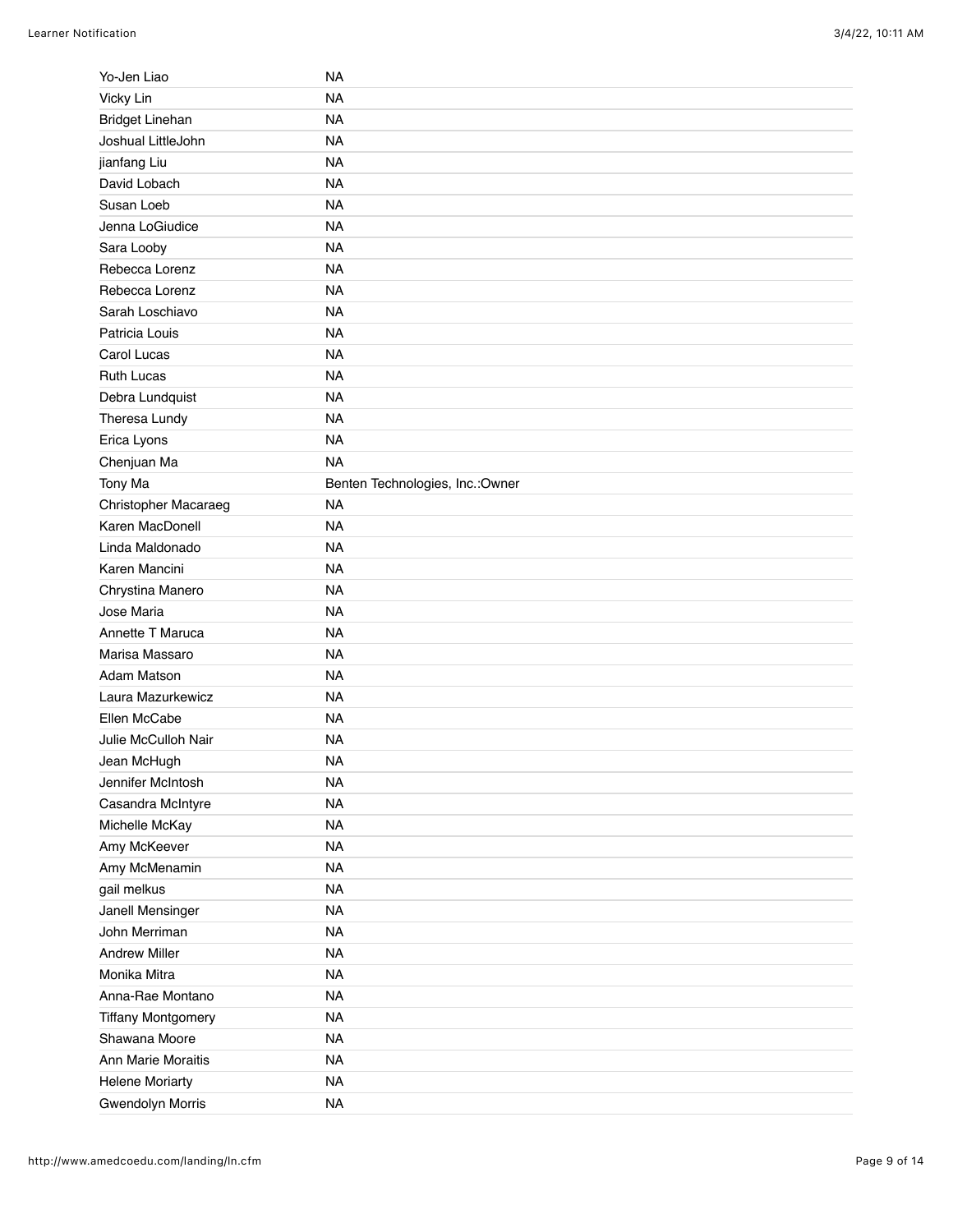| Marie Claire R. Mortejo     | <b>NA</b>                                  |
|-----------------------------|--------------------------------------------|
| <b>Marian Moskow</b>        | <b>NA</b>                                  |
| Kirsten Muller              | <b>NA</b>                                  |
| Sara Munoz                  | <b>NA</b>                                  |
| <b>Julie Nair</b>           | <b>NA</b>                                  |
| Ann-Margaret Navarra        | <b>NA</b>                                  |
| <b>Carrie Neerland</b>      | <b>NA</b>                                  |
|                             | tuliptree systems: Corporate Board Member  |
| La Ron Nelson               | tuliptree systems: Stock Shareholder       |
|                             | Merck, Gilead:Consultant                   |
| Yolanda Nelson              | <b>NA</b>                                  |
| Lynne Nemeth                | <b>NA</b>                                  |
| Jamesetta Newland           | Wolters Kluwer, Wiley:Other                |
| Jason M. Ng                 | Sanofi Aventis: Other                      |
| Nicholas Nicholson          | <b>NA</b>                                  |
| Jacqueline Nikpour          | <b>NA</b>                                  |
| Ryan Nipp                   | <b>NA</b>                                  |
|                             | Press Ganey and Associates: Consultant     |
| <b>Allison Norful</b>       | Provider Co-Management Index:Patent Holder |
| Sally Norton                | <b>NA</b>                                  |
| Serah Nthenge               | <b>NA</b>                                  |
| Francesca Nugnes            | <b>NA</b>                                  |
| Alyssa O'Brien              | <b>NA</b>                                  |
| Geraldine O'Callaghan       | <b>NA</b>                                  |
| Melissa O'Connor            | <b>NA</b>                                  |
| Monica O'Reilly-Jacob       | <b>NA</b>                                  |
| Chinedu Obioha              | <b>NA</b>                                  |
| Sungho Oh                   | <b>NA</b>                                  |
| Oluwatomisin Olayinka       | <b>NA</b>                                  |
| Zainab Osakwe               | <b>NA</b>                                  |
| Jennel Osborne              | <b>NA</b>                                  |
| Stella Otis                 | <b>NA</b>                                  |
| Judith Paice                | <b>NA</b>                                  |
| Mary Val Palumbo            | <b>NA</b>                                  |
| Ambika Pandey               | <b>NA</b>                                  |
| <b>Christine Pariseault</b> | <b>NA</b>                                  |
| Eunhee Park                 | <b>NA</b>                                  |
| Jae Hyung Park              | <b>NA</b>                                  |
| So-Hyun Park                | <b>NA</b>                                  |
| Suzanne Parkman             | <b>NA</b>                                  |
| Freda Patterson             | <b>NA</b>                                  |
| <b>Brandi Peachey</b>       | <b>NA</b>                                  |
| <b>Yifat Peer</b>           | <b>NA</b>                                  |
| <b>Tracy Perron</b>         | <b>NA</b>                                  |
| Darina Petrovsky            | <b>NA</b>                                  |
| Hermine Poghosyan           | <b>NA</b>                                  |
| Lusine Poghosyan            | <b>NA</b>                                  |
| Sunita Pokhrel Bhattarai    | <b>NA</b>                                  |
| Mary Pomponio               | <b>NA</b>                                  |
| <b>Manuel Pontes</b>        | <b>NA</b>                                  |
|                             |                                            |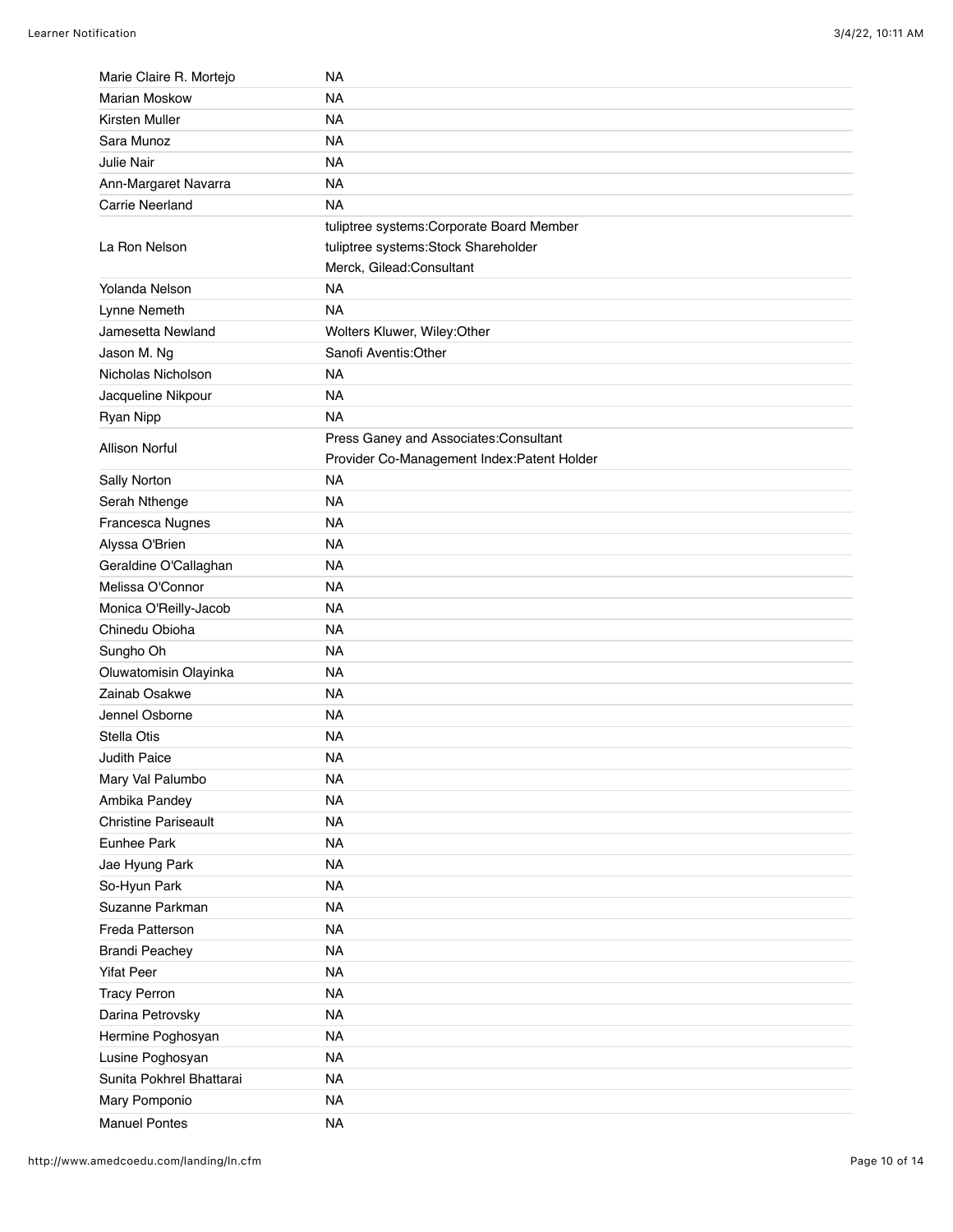| Nancy Pontes             | <b>NA</b>                                                  |
|--------------------------|------------------------------------------------------------|
| <b>Bobbie Posmontier</b> | <b>NA</b>                                                  |
| Michael Posner           | <b>NA</b>                                                  |
| Jennifer Powell          | <b>NA</b>                                                  |
| Rachel Pozzar            | <b>NA</b>                                                  |
| Maria Priyma             | <b>NA</b>                                                  |
| Teresa Puckhaber         | <b>NA</b>                                                  |
| Sangita Pudasainee-Kapri | <b>NA</b>                                                  |
| Kristin Pullyblank       | <b>NA</b>                                                  |
| Lynda Rada               | <b>NA</b>                                                  |
| Sharon Rainer            | <b>NA</b>                                                  |
| <b>Betty Rambur</b>      | <b>NA</b>                                                  |
| Raquel Ramos             | <b>NA</b>                                                  |
| Louise Reagan            | <b>NA</b>                                                  |
| Anne Reeder              | <b>NA</b>                                                  |
| Stephanie Ricci          | <b>NA</b>                                                  |
| Larissa Richard          | <b>NA</b>                                                  |
| Barbara Riegel           | <b>NA</b>                                                  |
| Nicole Roma              | <b>NA</b>                                                  |
| <b>Billy Rosa</b>        | <b>NA</b>                                                  |
| Manuel Rosaldo           | <b>NA</b>                                                  |
| Annemarie Rosciano       | <b>NA</b>                                                  |
| Kathleen Rosenbaum       | <b>NA</b>                                                  |
| Michael Rosenberg        | <b>NA</b>                                                  |
| Christina Ross           | <b>NA</b>                                                  |
| Iteona Roundtree         | <b>NA</b>                                                  |
| Olivia Rubio             | <b>NA</b>                                                  |
| Jonathan Rubright        | <b>NA</b>                                                  |
| Sunny Ruggeri            | <b>NA</b>                                                  |
| Cynthia Russell          | <b>NA</b>                                                  |
| Angela Russo             | <b>NA</b>                                                  |
| Nabil Saba               | MERCK, Pfizer, BionTech, CUE, KURA, AISAI, GSK :Consultant |
| Lois Sadler              | <b>NA</b>                                                  |
| Elaine Sang              | <b>NA</b>                                                  |
| Sheila Santacroce        | <b>NA</b>                                                  |
| julie sbarra             | <b>NA</b>                                                  |
| elizabeth scannell-desch | <b>NA</b>                                                  |
| Amelia Schlak            | <b>NA</b>                                                  |
| Monika Schuler           | <b>NA</b>                                                  |
| Dena Schulman-Green      | <b>NA</b>                                                  |
| Patricia Sciscione       | <b>NA</b>                                                  |
| Jin Young Seo            | <b>NA</b>                                                  |
| Susan Sereika            | <b>NA</b>                                                  |
| Kristen Sethares         | <b>NA</b>                                                  |
| Courtney Sexton          | <b>NA</b>                                                  |
| Arta Shabani             | <b>NA</b>                                                  |
| Liat Shenkar             | <b>NA</b>                                                  |
| Ju Young Shin            | <b>NA</b>                                                  |
| Jennifer Shiroff         | <b>NA</b>                                                  |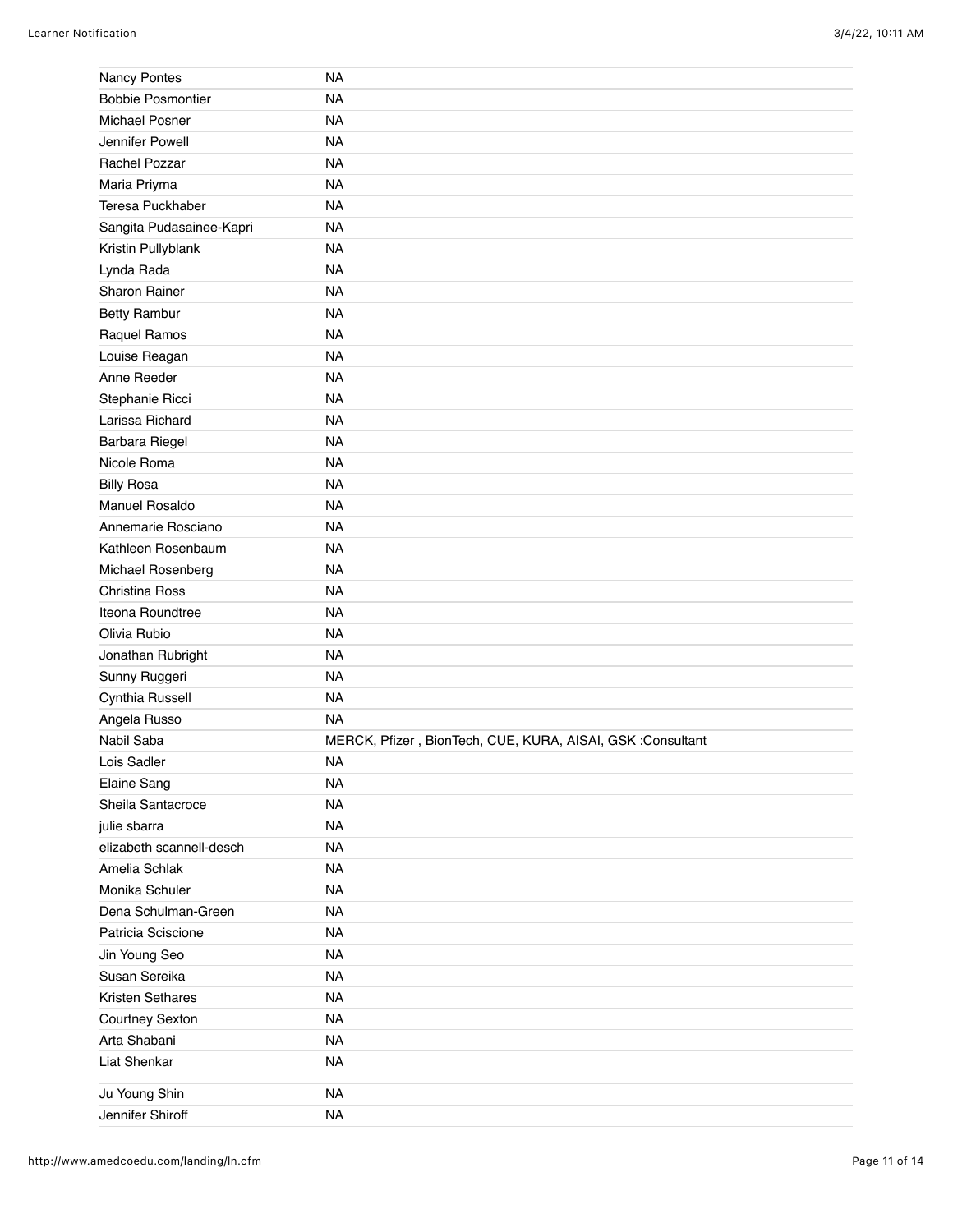| Natalie Shook                            | <b>NA</b>                                              |
|------------------------------------------|--------------------------------------------------------|
| Mary Colleen Simonelli                   | <b>NA</b>                                              |
| Andrew Simpson                           | <b>NA</b>                                              |
| Arietta Slade                            | <b>NA</b>                                              |
| Katie Slanec                             | <b>NA</b>                                              |
| Arlene Smaldone                          | <b>NA</b>                                              |
| Alaina Smelko                            | <b>NA</b>                                              |
| Suzanne Smeltzer                         | <b>NA</b>                                              |
| Daniel Smith                             | <b>NA</b>                                              |
| Jessica G Smith                          | <b>NA</b>                                              |
| Jodi-Ann Smith                           | <b>NA</b>                                              |
| Lauren Smith                             | <b>NA</b>                                              |
| Katherine South                          | <b>NA</b>                                              |
| Diane Spatz                              | medela:Speakers Bureau                                 |
| Mickey Sperlich                          | <b>NA</b>                                              |
| Joanne Spetz                             | <b>NA</b>                                              |
| Pamela Spigelmyer                        | <b>NA</b>                                              |
| <b>Allison Squires</b>                   | National Council of State Boards of Nursing:Consultant |
| Angela Starkweather                      | <b>NA</b>                                              |
| Michael Stawnychy                        | <b>NA</b>                                              |
| Kathleen Sternas                         | <b>NA</b>                                              |
| <b>Hailey Stevens</b>                    | <b>NA</b>                                              |
| Deonni Stolldorf                         | <b>NA</b>                                              |
| Patricia Stone                           | <b>NA</b>                                              |
| Shiela Strauss                           | <b>NA</b>                                              |
| Anna Stromberg                           | <b>NA</b>                                              |
| Niurka Suero-Tejeda                      | <b>NA</b>                                              |
| Mary Sullivan                            | <b>NA</b>                                              |
| Suzanne Sullivan                         | <b>NA</b>                                              |
| Susan Sullivan-Bolyai                    | <b>NA</b>                                              |
| Lisa Tamres                              | <b>NA</b>                                              |
| Hui Tan                                  | <b>NA</b>                                              |
| Anne Teitelman                           | <b>NA</b>                                              |
| Kelly Tenzek                             | <b>NA</b>                                              |
| Elizabeth Thiede                         | <b>NA</b>                                              |
| Kisha Thompson                           | <b>NA</b>                                              |
| <b>Chestine Elizia Tomas</b>             | <b>NA</b>                                              |
| Maria Torraca                            | <b>NA</b>                                              |
| <b>Helen Tran</b>                        | <b>NA</b>                                              |
| Tracy Trimboli                           | <b>NA</b>                                              |
| Susan Tromp                              | <b>NA</b>                                              |
| Eleanor Turi                             | <b>NA</b>                                              |
| Samantha Turner                          | <b>NA</b>                                              |
| Mirinda Tyo                              | <b>NA</b>                                              |
| John Usseglio                            | <b>NA</b>                                              |
|                                          | <b>NA</b>                                              |
| Gabriela Valdiglesias<br>Thomas Van Hoof |                                                        |
|                                          | <b>NA</b>                                              |
| Kimberly A. Van Orden                    | <b>NA</b>                                              |
| Michelle van Rijn                        | <b>NA</b>                                              |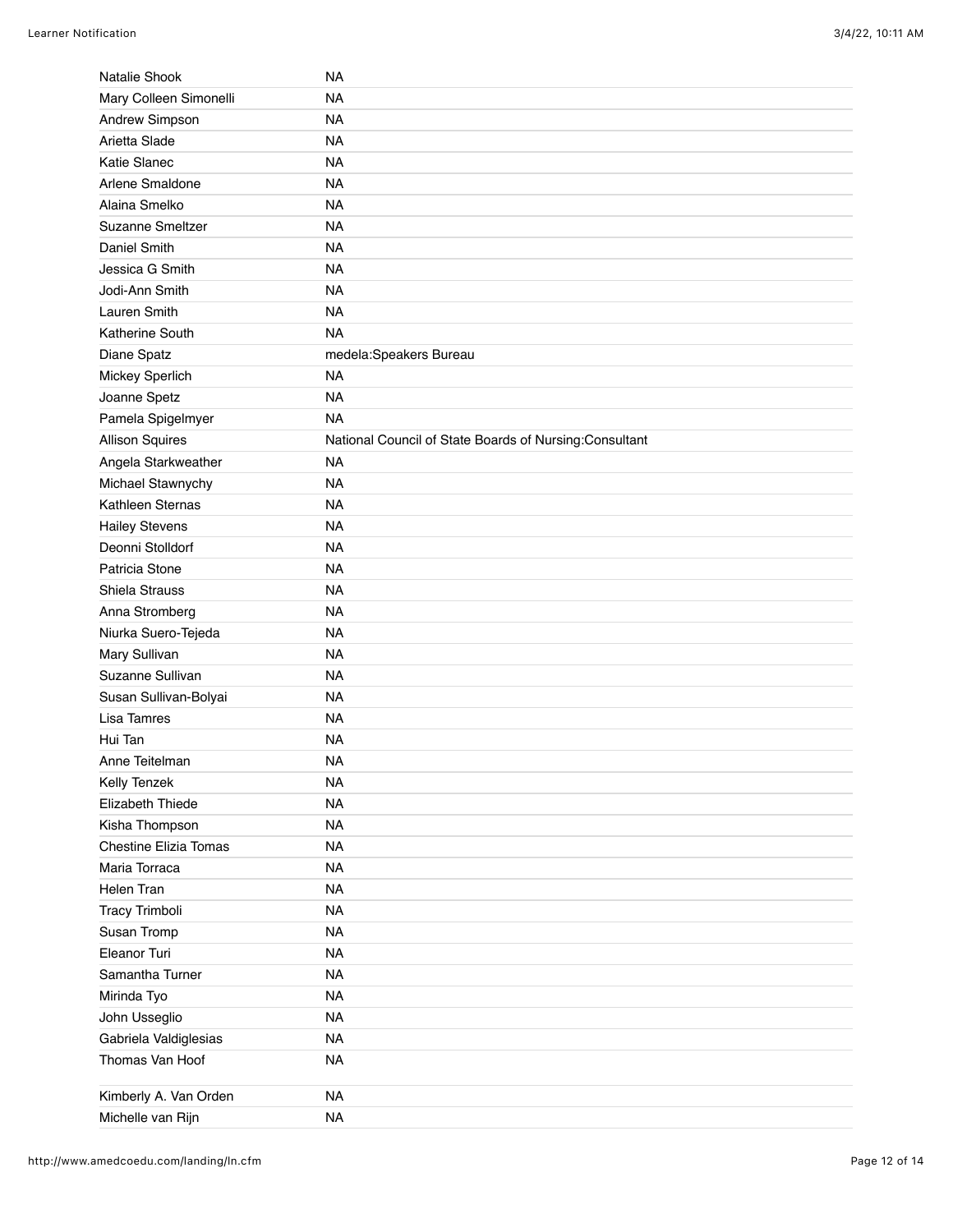| Jessica Varghese         | <b>NA</b> |
|--------------------------|-----------|
| Victoria Vaughan Dickson | <b>NA</b> |
| Ercole Vellone           | <b>NA</b> |
| Judith Vessey            | <b>NA</b> |
| David Vlahov             | <b>NA</b> |
| Timothea Vo              | <b>NA</b> |
| Tania Von Visger         | <b>NA</b> |
| Allison vorderstrasse    | <b>NA</b> |
| Alex Waad                | <b>NA</b> |
| Laura Wallace            | <b>NA</b> |
| Julianne Walsh           | <b>NA</b> |
| <b>Bailey Walters</b>    | <b>NA</b> |
| Siwen Wang               | <b>NA</b> |
| Weijun Wang              | <b>NA</b> |
| Yan Wang                 | <b>NA</b> |
| Zequan Wang              | <b>NA</b> |
| <b>Britney Wardecker</b> | <b>NA</b> |
| Ashley Washington        | <b>NA</b> |
| Susan Weaver             | <b>NA</b> |
| <b>Guy Weissinger</b>    | <b>NA</b> |
| Munira Wells             | <b>NA</b> |
| Cheryl Westlake          | <b>NA</b> |
| <b>Heleen Westland</b>   | <b>NA</b> |
| Mitchell Wharton         | <b>NA</b> |
| Christina Whitehouse     | <b>NA</b> |
| Robin Whittemore         | <b>NA</b> |
| Michelle Whyte           | <b>NA</b> |
| Donna Willenbrock        | <b>NA</b> |
| <b>Chase Williams</b>    | <b>NA</b> |
| Elizabeth Willome        | <b>NA</b> |
| Dora Wischik             | <b>NA</b> |
| Nancy Wise               | <b>NA</b> |
| Ruth Wittmann-Price      | <b>NA</b> |
| Fay Wright               | <b>NA</b> |
| Abigail Wulkan           | <b>NA</b> |
| Canhua Xiao              | <b>NA</b> |
| Wanli Xu                 | <b>NA</b> |
| Kyeongra Yang            | <b>NA</b> |
| Yu-Ching (Katie) Yang    | <b>NA</b> |
| Jennifer Yost            | <b>NA</b> |
| Zhongqi Yue              | <b>NA</b> |
| Jose Zeballos            | <b>NA</b> |
| Arthur Zemanek           | <b>NA</b> |
| <b>TINGTING ZHAO</b>     | <b>NA</b> |
| Yihong Zhao              | <b>NA</b> |
| Yaguang Zheng            | <b>NA</b> |
| YANJUN ZHOU              | <b>NA</b> |
| Inna Zinger              | <b>NA</b> |
| Donna Zucker             | <b>NA</b> |